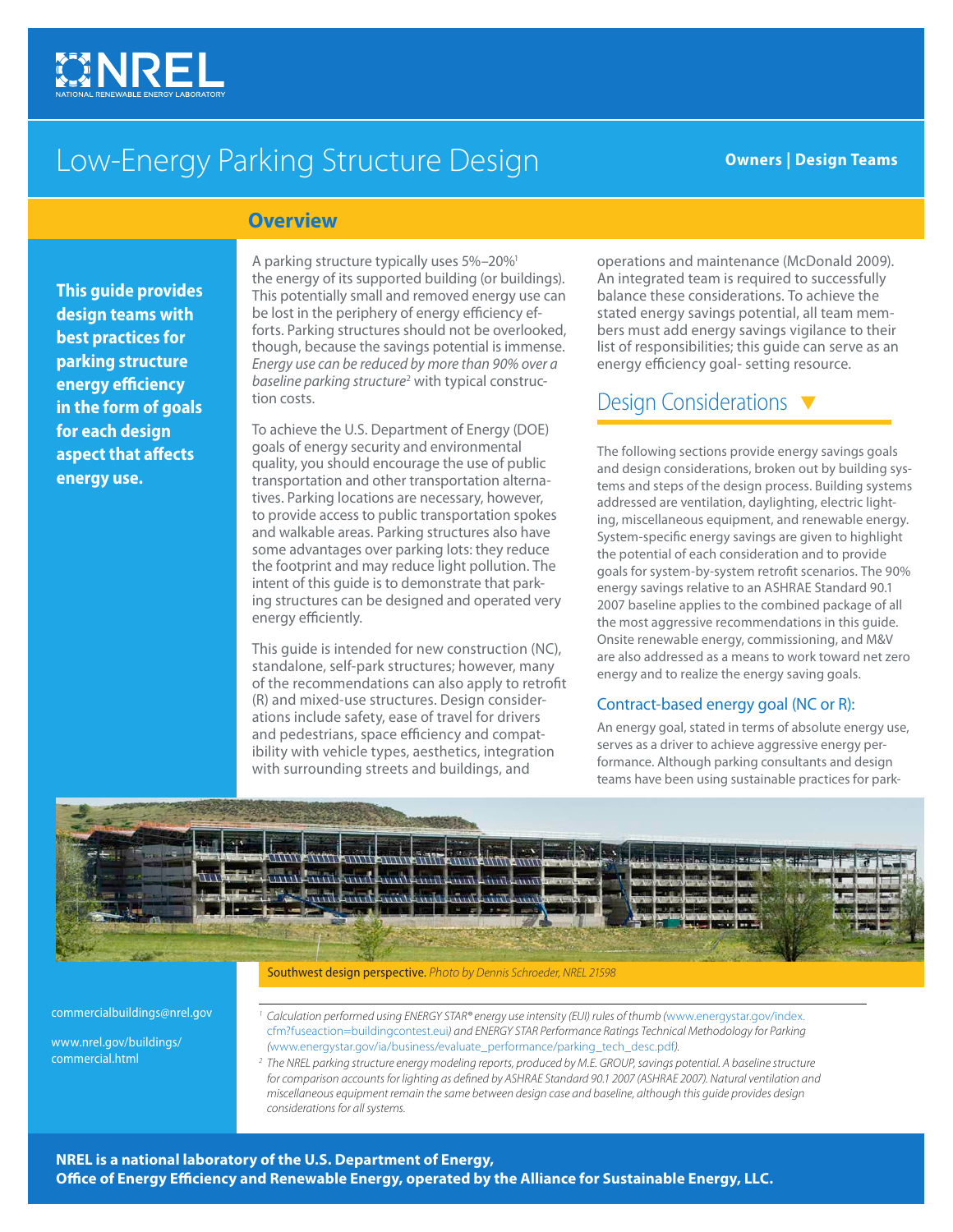|                              | <b>Typical Parking Structure</b>                                                                   | <b>Best Practices</b>                                                                                                                                                                  |  |  |  |  |  |  |
|------------------------------|----------------------------------------------------------------------------------------------------|----------------------------------------------------------------------------------------------------------------------------------------------------------------------------------------|--|--|--|--|--|--|
| Performance<br>specification | None.                                                                                              | Energy goal-driven specification.                                                                                                                                                      |  |  |  |  |  |  |
| <b>Ventilation</b>           | Mechanical ventilation if underground<br>or enclosed.                                              | Natural ventilation only.                                                                                                                                                              |  |  |  |  |  |  |
| <b>Daylighting</b>           | None (or at least no control of electric<br>lighting in response to available daylight).           | Daylight provides 75%-100% energy use reduction for electric lighting<br>during daytime hours.                                                                                         |  |  |  |  |  |  |
| <b>Electric lighting</b>     | $0.18 - 0.30$ W/ft <sup>2</sup> installed load. <sup>3</sup><br>No occupancy or daylight controls. | 0.05-0.18 W/ft <sup>2</sup> installed load depending on illuminance<br>requirements. Occupancy and daylight controls.                                                                  |  |  |  |  |  |  |
| <b>Pedestrian flow</b>       | Concern for safety and way finding.                                                                | Concern for safety and way finding, driving time, and lighting use. Flow<br>considerations reduce energy use by 75% during nighttime hours (can<br>vary based on garage use patterns). |  |  |  |  |  |  |
| <b>Equipment</b>             | Active heating methods to prevent<br>freezing in drainpipes and elevator gear.                     | Passive heating and heat recovery methods to prevent freezing in drain-<br>pipes and elevator gear.                                                                                    |  |  |  |  |  |  |
| <b>Incentives</b>            | Preferred parking.                                                                                 | Preferred parking and onsite charging stations powered by renewable<br>energy.                                                                                                         |  |  |  |  |  |  |
| <b>Renewable energy</b>      | None.                                                                                              | Solar electricity and wind used in appropriate climate zones.                                                                                                                          |  |  |  |  |  |  |
| Commissioning                | Commissioning but no measurement<br>and verification (M&V).                                        | Commissioning and ongoing M&V.                                                                                                                                                         |  |  |  |  |  |  |

#### **Table 1. Design Consideration Summary**

### Design Considerations, *continued*

ing structures in recent years, many do not calculate energy use as part of their standard practices. Energy accounting can make a case for key energy savings such as parking management and lighting controls.

- **•** (NC) Develop a contract-based energy goal (DOE 2010) in kilowatthours/parking stall/year. A per-parking stall energy goal encourages space efficiency and prevents overdesign of nonparking areas. Nine steps for establishing low-energy goals are provided on pages 3 and 4.
- **•** (NC or R) Include lighting quantity and quality expectations such as color temperature, life, and glare ratings. Review the DOE High-Efficiency Parking Structure Lighting Specification (PNNL 2010) for more information about suggested luminaire attributes. The specification can be used in its entirety or mined for relevant information to include in a luminaire or lighting design performance specification.
- **•** (NC or R) Include other environmental aspects such as green roofs and porous pavers; for example, LEED has identified key environmen-

tal aspects. Bicycle and public transportation integration can also be defined explicitly in the contract goals.

#### Ventilation (NC and R)

An estimated 50%<sup>5</sup> total structure energy savings is possible for a naturally ventilated structure compared to a mechanically ventilated baseline structure. A demand-controlled retrofit can save up to 90% for the ventilation system depending on the installation (PG&E 2011).

- **•** (NC) When the structure can be built above ground, ensure that a 20% open façade (ICC 2010) is maintained on two or more faces to facilitate 100% natural ventilation.
- **•** (R) An open parking structure is not always possible. If the structure is placed partially or completely below ground, include methods such as areaways for partial natural ventilation (ICC 2010).

<sup>&</sup>lt;sup>3</sup> The Illuminating Engineering Society of North America (IESNA 2000) Handbook provides illuminance criteria that can be easily met with the maximum ASHRAE 90.1 (ASHRAE *2007) allowance of 0.3 W/ft2 . The minimum illuminance recommendation is 1 fc. The IESNA* Guideline for Security Lighting for People, Properties, and Public Spaces*, G-1-03 (IESNA 2003), gives illuminance recommendations for enhanced security.*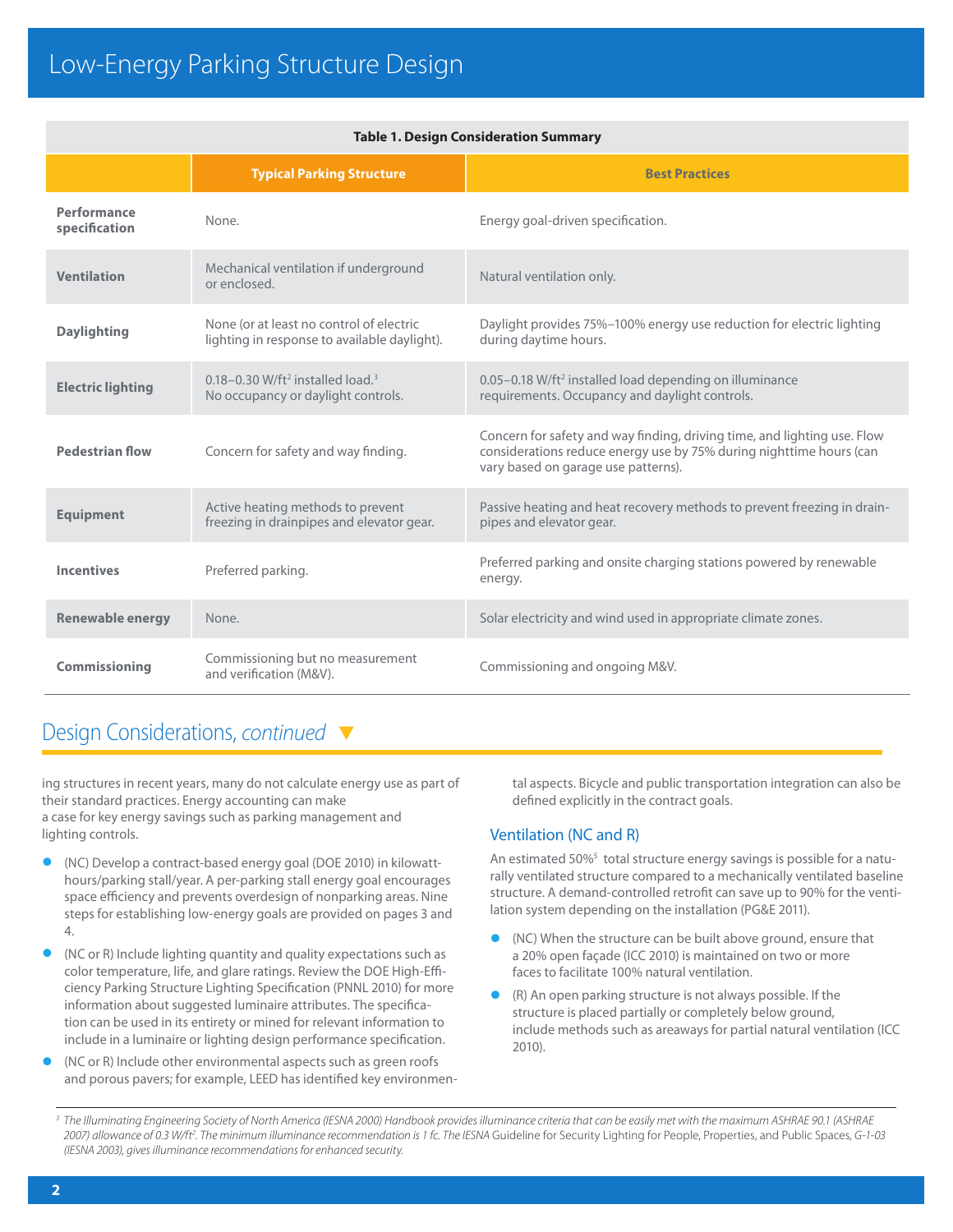#### *Develop a Low Energy Goal for Parking Structures*

1. Select a lighting power density (LPD) based on needed illuminance (pay particular attention to uniformity during design per recommendations from Crime Prevention Through Environmental Design [CPTED] (International CPTED Association 2011).

| Light Load Estimates for Setting an Energy Goal |                                                          |                                                                 |                                                                                                                                                                                                                             |  |  |  |  |  |
|-------------------------------------------------|----------------------------------------------------------|-----------------------------------------------------------------|-----------------------------------------------------------------------------------------------------------------------------------------------------------------------------------------------------------------------------|--|--|--|--|--|
| <b>LPD</b><br>(W/ft <sup>2</sup> )              | <b>Typical</b><br>Illuminance $(\mathbf{f}\mathbf{c})^4$ | <b>Typical Illuminance</b><br>Uniformity (max:min) <sup>4</sup> | <b>Notes</b>                                                                                                                                                                                                                |  |  |  |  |  |
| $\leq 0.05$                                     | $<$ 1                                                    | < 4:1                                                           | Lowest LPD of reviewed literature (www.energy.ca.gov/title24/<br>2013standards/prerulemaking/documents/2011-04-04 workshop/<br>review/Nonres Parking Garage Lighting and Controls.pdf),<br>verified by lighting simulation. |  |  |  |  |  |
| $0.05 - 0.18$                                   | $1 - 5$                                                  | 7:1                                                             | CBEA High Efficiency Parking Structure Lighting specification maximum<br>LPD (PNNL 2010).                                                                                                                                   |  |  |  |  |  |
| $0.18 - 0.3$                                    | $\geq$ 5                                                 | 10:1                                                            | The highest value of 0.30 is the ASHRAE 2007 90.1 (ASHRAE 2007) maxi-<br>mum I PD allowance.                                                                                                                                |  |  |  |  |  |

*4 The typical illuminance and uniformity values are drawn from standards (PNNL 2010 and IESNA 2000) and verified with calculations but do not hold true for all design options. The pairings are meant to show that, in typical parking structure lighting layouts, when LPD decreases a uniformity increase is mandated by the need to maintain 1 footcandle (fc) (the minimum IESNA recommendation, IESNA 2000). In a more deterministic approach for pairing low LPD with improved lighting quality, the most recent IESNA parking structure lighting recommendations (IESNA 2011) emphasize luminance and uniformity. They also include considerations of adaptation and source color temperature when selecting illuminance design criteria.*



Tools for Determining the Potential of Time-Based Load Reduction

*Sidebar continued on next page*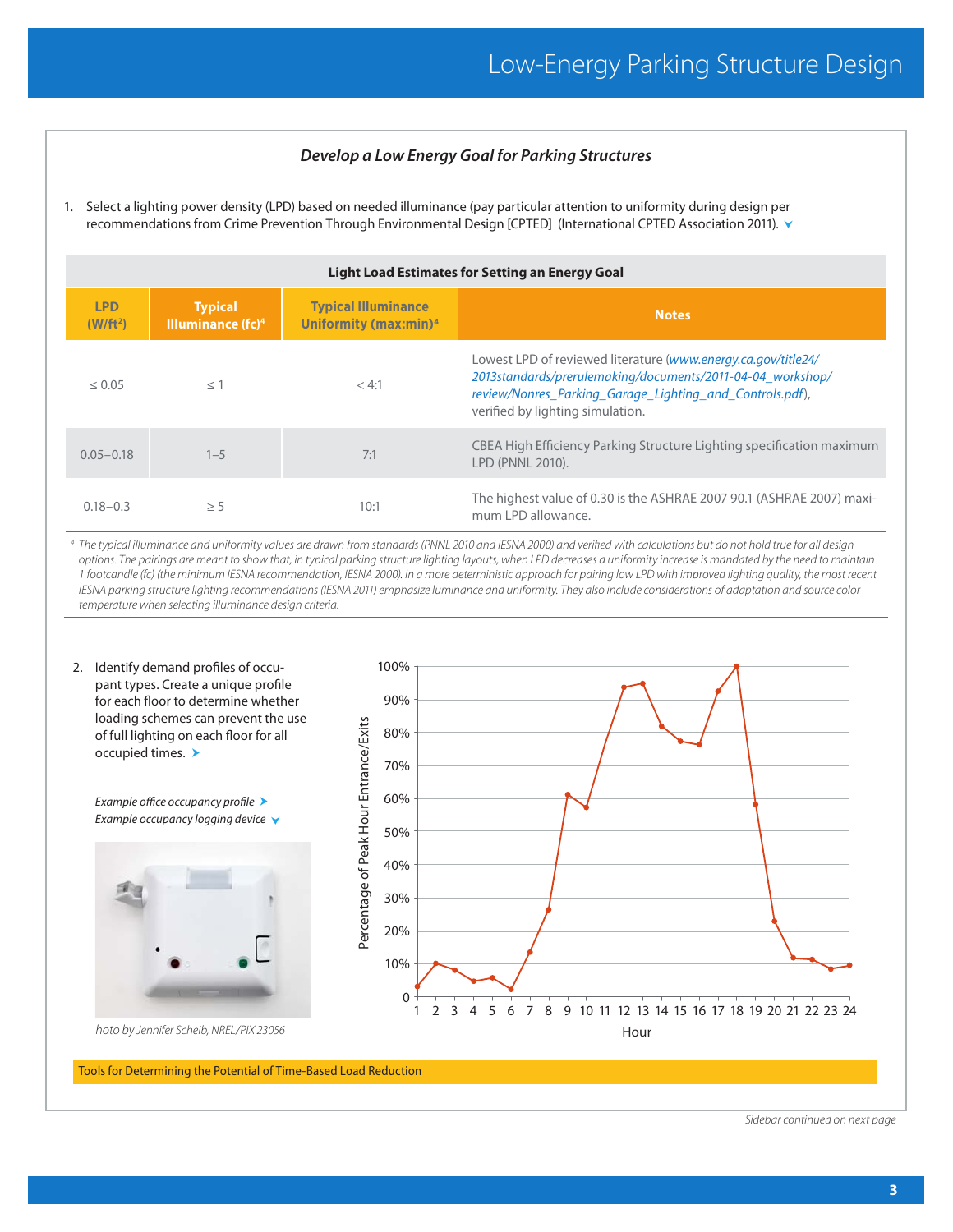#### *Develop a Low Energy Goal for Parking Structures (continued from previous page)*

3. Estimate realistic daylighting potential for the site. Simulations or case studies such as the one in this guide can be used. Optimize form and orientation for energy efficiency within site constraints. >

> Completely Open Structure Daylight Illuminance (typical beam and floor heights). Values in the table below are the daylight illuminance values for the area outlined in yellow  $\rightarrow$

- 4. Multiply the potential LPD by the combined daylight and occupancy percentages.
- 5. Add energy use for security systems, elevators, and ventilation (weighted by a demand profile) as relevant to each structure.
- 6. Evaluate parasitic loads for transformers and control systems that might be selected for lighting, ventilation, and parking management.
- 7. Depending on your company's primary environmental concern, add energy or cost credits for solutions that reduce per-person total emissions.
- 8. Present a preliminary energy goal to proposing teams and request rigorous review to ensure the experts see the goal as achievable.
- 9. Require that the energy goal be substantiated throughout the design phases. Energy and daylight modeling are recommended to give the team confidence that the energy goal can be achieved. If modeling is not feasible, case study comparisons can be used.



#### **Sunny Climate Annual Average Illuminance (fc) at Floor**

| 250               | 776         | 151 | 134 | 112            | 72             | 76             | 56             | 71             | 80             | 48             | 60  | 94  | 377 |
|-------------------|-------------|-----|-----|----------------|----------------|----------------|----------------|----------------|----------------|----------------|-----|-----|-----|
| 230               | 481         | 69  | 86  | 35             | 28             | 27             | 28             | 29             | 25             | 26             | 31  | 46  | 119 |
| 210               | 453         | 51  | 69  | 64             | 14             | 12             | 13             | 16             | 10             | 12             | 23  | 63  | 102 |
| 190               | 150         | 44  | 24  | 58             | 6              | $\overline{7}$ | 6              | 6              | $\overline{4}$ | 8              | 48  | 64  | 331 |
| 170               | 425         | 94  | 17  | 9              | $\overline{7}$ | $\overline{4}$ | 5              | 5              | $\overline{4}$ | $\overline{7}$ | 49  | 71  | 339 |
| 150               | 740         | 97  | 68  | $\overline{7}$ | 8              | $\overline{2}$ | 5              | $\overline{2}$ | 6              | 6              | 52  | 41  | 347 |
| 130               | 743         | 94  | 68  | 8              | $\overline{4}$ | 5              | 5              | 5              | $\overline{2}$ | $\overline{7}$ | 43  | 67  | 353 |
| 110               | 746         | 90  | 64  | 56             | 5              | $\overline{4}$ | $\overline{c}$ | $\overline{2}$ | $\overline{4}$ | $\overline{4}$ | 47  | 70  | 346 |
| 90                | 744         | 97  | 65  | 58             | $\overline{4}$ | 5              | $\overline{4}$ | $\overline{2}$ | $\overline{2}$ | $\overline{7}$ | 47  | 32  | 337 |
| 70                | 744         | 103 | 73  | 11             | 14             | 9              | 8              | $\mathbf{1}$   | $\mathbf 1$    | 6              | 49  | 35  | 113 |
| 50                | 488         | 115 | 110 | 24             | 70             | 36             | 76             | $\overline{2}$ | $\mathbf{1}$   | $\mathbf 1$    | 60  | 124 | 129 |
| 30                | 789         | 166 | 105 | 134            | 64             | 74             | 107            | 111            | 71             | 100            | 55  | 91  | 446 |
| 10                | <b>1195</b> | 593 | 543 | 542            | 249            | 680            | 665            | 612            | 567            | 196            | 549 | 589 | 495 |
| (f <sup>t</sup> ) | 10          | 30  | 50  | 70             | 90             | 110            | 130            | 150            | 170            | 190            | 210 | 230 | 250 |
|                   |             |     |     |                |                |                |                |                |                |                |     |     |     |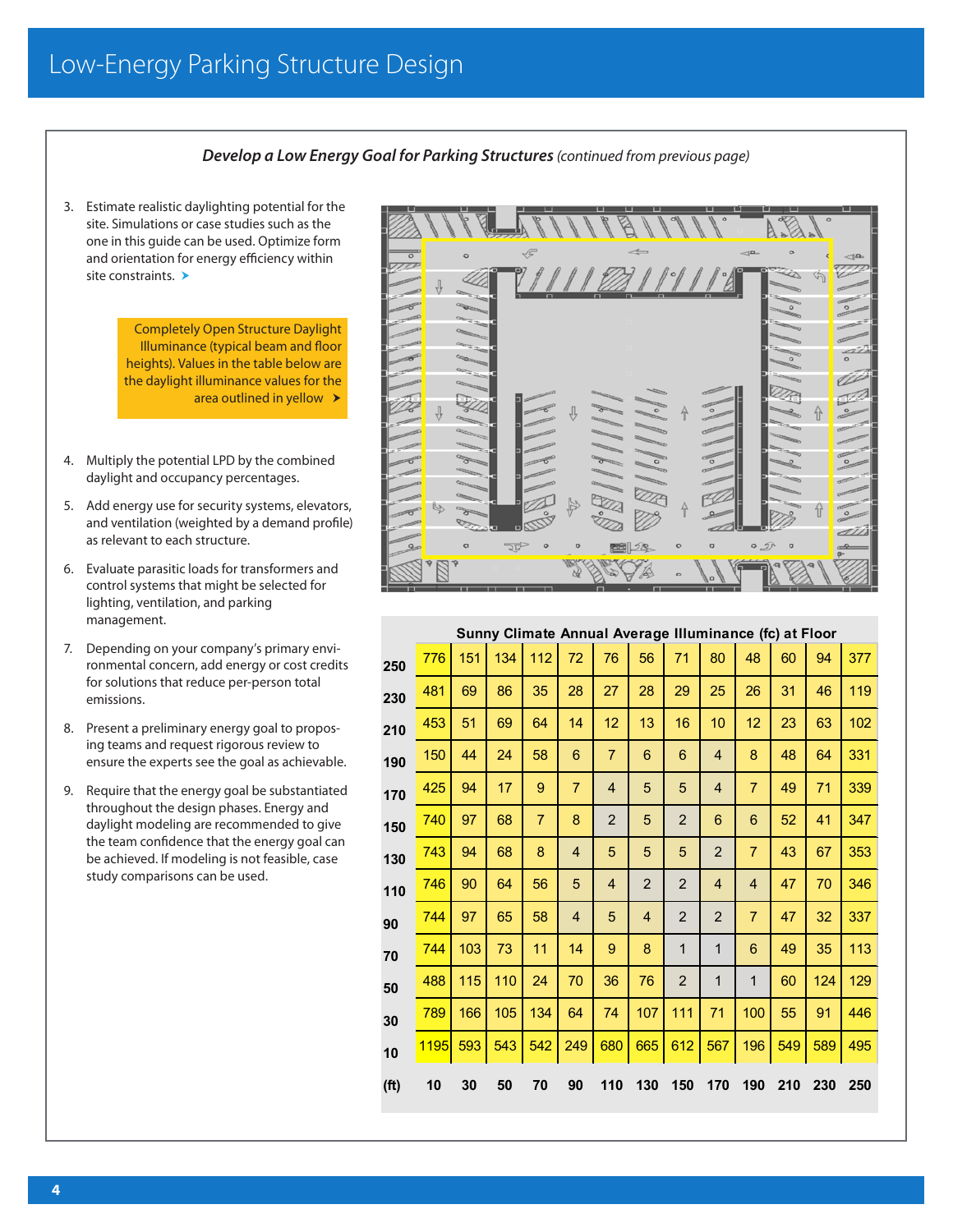- **•** (NC) Consider structure type and ramp location based on ventilation considerations.
- **•** (R) When mechanical ventilation must be incorporated as a primary or backup system, use variable frequency drive, demand-controlled ventilation based on carbon monoxide sensors, or occupancy sensors where code permits.

#### Daylighting (NC and R)

For new construction, a 75%<sup>6</sup> daytime lighting energy savings is possible if the structure is optimized for daylight. If a 20-foot perimeter zone is used for daylighting control in an existing parking structure, an estimated 25% daytime lighting energy savings can be realized.

- **•** (NC) Minimize the distance to daylight by creating a narrow footprint or by adding light wells. Maximize façade openness by using cables for vehicle barriers, investigating light transmitting material options, and increasing floor-to-beam depth.
- **•** (NC) Consider more complex daylight distribution systems such as optical louvers or fiber optic when there is limited freedom in footprint and structure type.
- **•** (NC) Use light color pigments for concrete to maximize reflected daylight.
- **•** (NC) Consider modeling daylighting options or reviewing case studies to gain confidence in daylight saturation in each electric lighting zone. Can at least 75% of the lighting load be shut off with 1 fc minimum being maintained for 75% of the operating hours?
- **•** Design structural elements so they allow as much daylight and natural ventilation as possible; pay special attention to beams near the perimeter.
- **•** (NC) Design entrances so the IESNA visual adaptation recommendation of 50 fc can be met with daylighting falloff instead of electric lighting.

#### Electric lighting (NC and R)

An energy savings of 80% is possible versus an ASHRAE 90.1 2007 baseline for installed lighting load reduction alone.

- (NC or R) LPD values for parking structures are 0.05–0.30 W/ft<sup>2</sup>. The low end is achievable for facilities that accept the low end of the typical IESNA illuminance criteria (IESNA 2000). Refer to criteria for mesopic adaptation (IESNA 2011)<sup>7</sup>, or use efficacious source and distribution systems such as light-emitting diodes (LEDs). Other parameters such as bay width and material reflectance will affect achievable LPD. The higher end will be needed for parking structures that have higher light level requirements and that need a less efficient distribution system.
- **•** (NC or R) Consider control type when looking at the light source to ensure compatibility with likely selected occupancy sensors and daylight sensors (dimming versus switching). If the local code allows lighting to be switched off or dimmed to 10% output during unoccupied times, sources such as induction and LED should be selected instead of metal halide.
- **•** (NC or R) Depending on the local code and the population served, on/ off switching might be unacceptable. The 90% total structure energy savings presented assumes that the bay lights can be turned off when the bays are unoccupied. If this is not an option, reduce the light output based on occupancy sensors. Load-reducing options such as bilevel switching, dimming to 10% light output, or dual switching

between an occupied light source and unoccupied light source may be practical.

- **•** (NC or R) Consider a variety of luminaire types such as those with a small uplight component, different mounting heights, and increased illuminance in areas that will help pedestrian and traffic flow. A slight decrease in fixture efficacy in key locations may improve overall structure lighting efficacy because wattage can be decreased in drive aisles or other less critical spaces. The lighting diversity can also increase occupant comfort and safety.
- **•** (NC or R) Consider reflective paint for signage or ceiling elements to improve way finding and lighting distribution without adding electrically lighted signs or significant uplight components.

#### Pedestrian and traffic flow (NC and R)

A 75% lighting energy savings is possible versus a structure that does not strategically direct vehicles (includes occupancy sensing technology and architecturally directed pedestrian paths). A 50% lighting energy savings is likely for an existing structure that adds sensors to reduce the lighting load to 10% power during unoccupied times (CLTC 2010).

- **•** (NC) Make stairs and walking paths central to the design to limit driving time and elevator use. Provide access to primary destinations off the main level to prevent added driving time to additional levels. Or use signage to influence loading and unloading patterns that limit driving time and triggering of occupancy sensors. Consider modeling to predict occupant behavior or use monitored behavior of the same population.
- **•** (NC or R) Consider a parking management system if energy use or driving time can be reduced. Parking management can refer to policy and operational aspects such as access cards, payment methods, and surveillance. Here, parking management refers to methods for directing drivers to open spaces or preferred spaces to limit driving time and optimize lighting or ventilation use in certain areas. For example, an entire floor might have lighting and ventilation shut down during nonpeak parking times. Include primary and parasitic loads when evaluating the energy and emissions benefits of using a parking management system.

#### Equipment (NC and R)

An energy use savings of about 30% can be achieved over a baseline equipment case. There are operations and maintenance benefits to using passive strategies.

- **•** (NC) Use passive means for drainpipe and gear/utility room heating when possible.
- **•** (NC) Use natural ventilation for gear or equipment rooms to offset fan load.
- **•** (NC or R) Consider high-efficiency equipment such as security cameras without heaters, normally open relay gates, regenerative elevators,

<sup>&</sup>lt;sup>5</sup> This is a bounding case assuming a peak ventilation rate of 1.5 cfm/ft<sup>2</sup> for all *hours of operation.*

*<sup>6</sup> Daylighting savings are based on simulated and verified performance for the NREL parking structure case study.*

*<sup>7</sup>* The IESNA Lighting Handbook, Tenth Edition *presents exterior lighting criteria with mesopic adaptation multipliers. The criteria should be considered for parking garages as long as low luminance scenarios (e.g., moderate to low surface reflectance, lensed light fixtures) can be achieved. If implemented properly, safety and security can also benefit from low but even illuminance and luminance distributions.*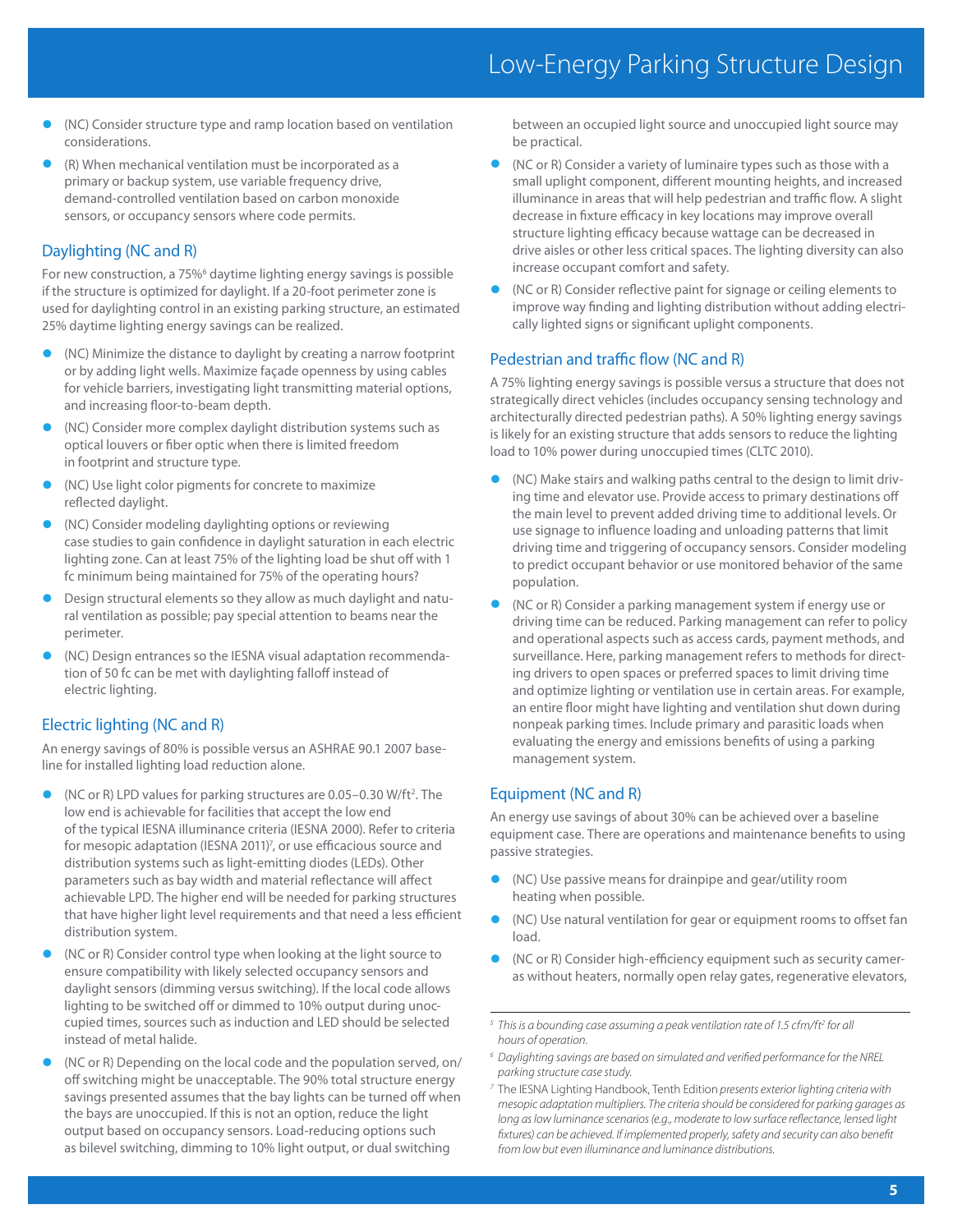# Low-Energy Parking Structure Design

occupancy sensors on elevator lights, and guardhouses with heat recovery and occupancy sensors.

- **•** (NC or R) Investigate variable refrigerant flow retrofit options or highefficiency heat pumps if elevators, guardhouses, or other occupied spaces need frequent heating or cooling.
- **•** (NC or R) Require passive means for way finding (e.g., no illuminated signs or audible cues).

#### Incentives (NC and R)

Create ease of flow for all types of transportation to reduce carbon emissions inside and approaching the garage.

- **•** (NC or R) Place carpool and low-emission vehicles in prime parking spots.
- **•** (NC) Provide car charging through onsite renewable energy generation such as wind or solar, especially if peak charging demand matches peak energy production. Consider demand-control strategies, which balance the energy needs and resources of the parking structure (including electric vehicles and renewable energy sources) and any attached buildings the parking structure serves.
- **•** (NC) Create a bicycle-friendly environment with adequate storage and gate pass-through options.
- **•** (NC or R) Consider car sharing options if you have split occupancy between needing car use at night and during the day to reduce the structure's footprint. Credit should be given in energy goal-based contracts for creative solutions that reduce the footprint.
- **•** (NC or R) Some recommended measures can be low cost or free, but others such as renewable energy systems can be cost prohibitive. Investigate utility and state or local energy efficiency incentives to defray added costs.

#### Onsite renewable energy systems (NC and R)

Renewable energy can offset the entire parking garage's and parts of adjacent buildings' annual energy use. Plan for current or future onsite renewable energy systems such as solar electric (PV) or wind in locations with a good resources by:

- **•** Optimizing orientation for solar exposure for PV panels. Panel placement options include the structure's top level, roof, or an unshaded south façade. Be sure to design for any added wind or structural load and include the panel attachment method in the design. PV structures that provide weather protection could be considered an amenity. In cold climates, address the possibility of ice formation.
- **•** Design the electrical system to accommodate a current or future onsite renewable energy system.

#### Commissioning and M&V (NC and R)

Verify and maintain 90% energy savings over an ASHRAE Standard 90.1 2007 baseline for new construction. Or for a retrofit, use a system-specific energy use (estimated from energy savings values given in this guide for the building's baseline conditions) as an operational goal to be verified.

**•** (NC or R) Inspect the design and installation of occupancy and daylight sensors under a variety of conditions to substantiate expected operation and estimates for energy savings. Check for false triggers between zones and floors, and test for sensor shadowing by columns or beams.

- **•** (NC or R) Many assumptions will need to be made about occupancy-related energy savings (unless the occupant population was previously monitored), so M&V of the predicted energy savings will help inform system setting tweaks, retrofits, and future designs that can improve the current design or system settings.
- **•** (NC or R) Meter lighting, mechanical ventilation (if required), onsite renewable energy, and miscellaneous electric loads separately so lighting can be closely watched and commissioned, tweaked, or rezoned (assuming a flexible control system is selected) as necessary.

## Case Study: National Renewable Energy Laboratory Parking Structure ▼

A new NREL parking structure was completed in February 2012 at a cost of \$14,172/parking stall. The 550,000-ft<sup>2</sup>, five-level structure has:

- **•** Approximately 1,800 parking stalls oriented 90 degrees to the drive aisles
- **•** 20 motorcycle stalls
- **•** Accommodations for 30 bicycles.

The architectural layout originated and was refined based on low energy and sustainability concepts such as daylighting, natural ventilation, efficient loading and unloading schemes, and preferred parking organization. The structure includes:

- **•** Cast-in-place, post-tensioned concrete base structure
- **•** Steel frame canopy on top of the base structure that supports most of the PV
- **•** Steel framing on the south façade that supports additional PV
- **•** A bus shelter with bird-friendly (fritted) glazing
- **•** Steel-framed stairs with bird-friendly (fritted) glazing.

#### Performance specification

- **•** NREL set an annual energy goal of 51 kWh/parking stall/year (approximately 0.15 kWh/ft<sup>2</sup>/yr) based on best practices, best-in-class equipment options, and case study comparisons. The goal encompasses lighting, security, fans, parking management, and parasitic loads, but does not include electric vehicle charging. The proposing designbuild teams were given an energy appendix to the contract, which states the assumptions that led to the goal and provides guidelines for calculations in design. The team was given flexibility in choosing solutions as it met the performance requirements. No concerns were expressed about the goal assumptions in team preselection meetings, and all teams showed in their proposals preliminary calculations of how the goal could be met.
- **•** A voluntary incentive program was provided to ensure that predicted and actual performance match according to an M&V assessment. The program allows for superior, excellent, satisfactory, and unsatisfactory performance feedback from the owner. Topics such as safety, communication, and timeliness contribute to the overall performance rating; energy and sustainability issues are also given considerable weight.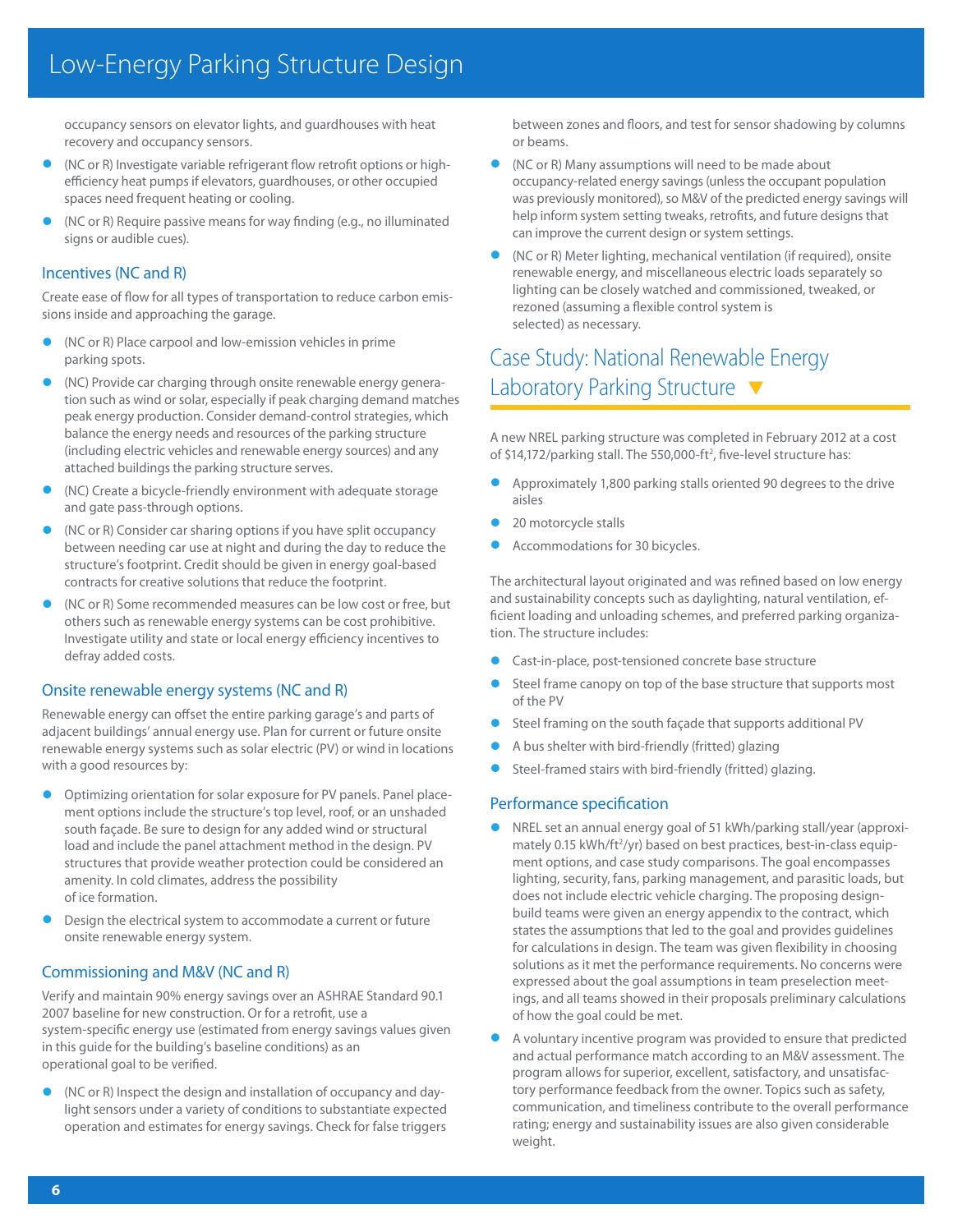# Low-Energy Parking Structure Design



Perspective showing the PV roof structure on the top floor and perforated metal panels for an open façade with some weather protection. *Photo by Jennifer Scheib, NREL 23058*



Light well perspective showing light-colored concrete and cable barriers for increased daylight saturation inside the structure. *Photo by Jennifer Scheib, NREL 23059*

**•** In addition to the low energy specification, a contract requirement for the structure to be PV ready for more than 1 MW allows the net zero energy goal for the supported office buildings to be met.

#### Ventilation

The energy goal was stringent enough to preclude mechanical ventilation for the entire structure. The design maintains an approximate 40% façade openness that allows natural ventilation on all levels.

#### Daylighting

Lighting is typically the largest load, particularly for naturally ventilated structures. To reduce the lighting load to almost zero during daylight hours, the façade is perforated metal with 40% openness, distributed to just meet headlight blockage and weather protection requirements. All remaining façade space is either open air or glass for enclosed stairs. The open façade would not be able to meet a full daylighting effort in the center of the space, so the structure has a light well on each side. The sloped terrain and tight construction schedule lent themselves to a split wing structure. An added benefit is that wings, in addition to floors, can be loaded first based on daylight availability. The footprint can be described as two, 325-foot zones connected by a large stair; each zone consists of four, 60-foot bays (two are typical parking bays, one is a light well, and the other is a parkable ramp). Daylight modeling shows, and operation substantiates, that only a few places in the structures, such as under the stairs, need to be electrically lighted between sunrise and sunset (based on 1 fc minimum illuminance).

#### Electric lighting

The installed LPD is just under 0.05 W/ft<sup>2</sup>. This is achieved with one, 71-Watt LED fixture per bay (two-direction driving aisle with 90-degree parking stalls on both sides of the aisle) with additional lighting for stair and elevator areas. The lighting fixture provides the distribution necessary to meet the performance specifications of 1.5 fc average, 1 fc minimum, 4:1 average to minimum illuminance ratios (without cars), and reduced glare potential, similar to recommendations in the High-Efficiency Parking Structure Lighting Specification (PNNL 2010).

The electric lighting is controlled by strategically placed daylight sensors and occupancy sensors. Occupancy sensors are infrared type and will take the lights to full off when no occupancy is detected. Light fixtures are zoned to provide a pathway of light for each entering occupant. An advanced lighting control system will allow for ease of commissioning and retrocommissioning by convenient regrouping and assigning fixtures and sensors, depending on occupant patterns. Emergency lights are on a generator, so battery backup is not needed. Fail-to-On mechanisms are installed.

#### Pedestrian flow

At the beginning of the day, drivers enter the structure on the first or second floor, depending on the side, and are directed by a parking management system (induction loop car counters and LED signs) to floors. The parking management system has the capability to direct the drivers to fill the upper and lower floors to save the first floor for late arrivals. The top-down loading can reduce lighting loads at night because later arrivals (typically later departures) will use first-floor resources only. A central stair that is inviting and well daylighted is provided to encourage stair use versus elevator use. Two elevators are provided at the stairs (also the connection to the bus shelter). A structure of this size would typically have more than two elevators.

#### Equipment

Miscellaneous equipment includes fans for equipment rooms, elevator lighting and ventilation, phones and cameras for security, heat trace for drainpipes, heaters for cameras and fire alarm pull stations, and lighting and fire alarm controls. The estimated annual energy use breakdowns for elevators and miscellaneous equipment are 16% and 55%, respectively. The remaining 29% is estimated for lighting. The high miscellaneous electric load is due largely to security equipment, which consumes 29% of the total annual energy. This level of security might not be necessary for some facilities.



71-Watt LED fixture used in the NREL parking structure. *Photo by Jennifer Scheib, NREL 23057*